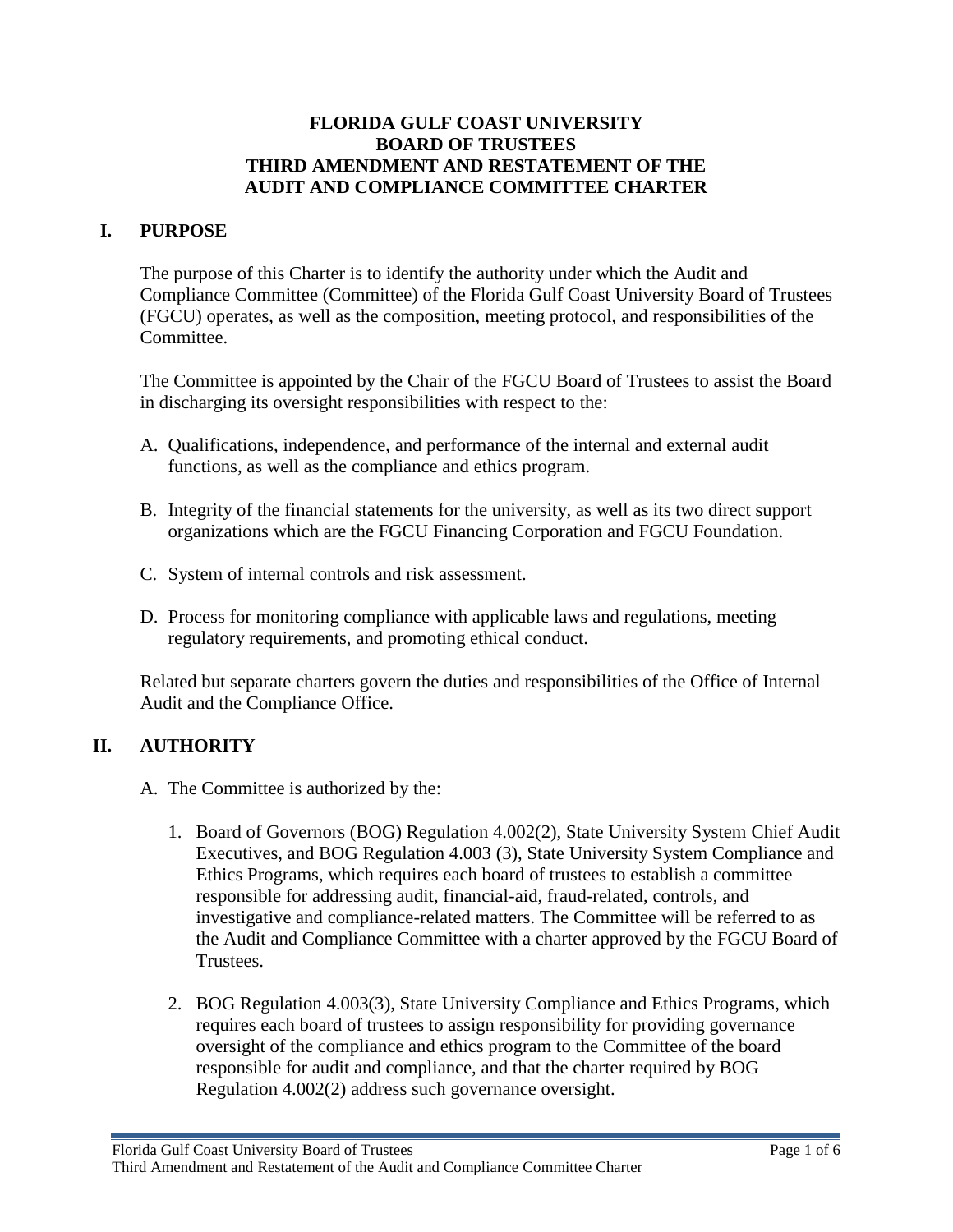- 3. Bylaws for the FGCU Board of Trustees to review and recommend for consideration by the Board, charters, plans, policies, and other documents related to the audit and compliance functions of the university.
- B. The Committee is authorized to:
	- 1. Perform activities within the scope of this Charter.
	- 2. Engage independent counsel and other consultants or advisors, as necessary.
	- 3. Have full, free, and unrestricted access to all University information, documents, records, and personnel, including that of the University's direct support organizations (DSOs).
	- 4. Provide oversight and direction of the internal audit and compliance and ethics programs, and be knowledgeable of the effectiveness of the programs.
	- 5. Receive informational briefings and reports on matters of substantial import from external, state, and regulatory auditors, as well as other independent consultants.
	- 6. Conduct an internal investigation, or authorize an external investigation, into any substantive matter under the purview of this Charter that the Committee deems appropriate.
	- 7. Perform other related duties as assigned by the Chair of the FGCU Board of Trustees.

# **III. COMPOSITION**

 $\overline{\phantom{a}}$ 

- A. The Committee shall consist of at least three (3) members of the FGCU Board of Trustees with financial expertise and ability to enable them to discharge their responsibilities. At least one member must be a "financial expert."<sup>1</sup>
- B. The Chair of the FGCU Board of Trustees shall appoint and remove the Chair and members of the Committee.
- C. The Chair and members shall serve on the Committee until their resignation or replacement.
- D. The Chair and members of the Committee shall be independent and objective in the discharge of their responsibilities, and be free of any business or other relationship that could materially interfere with, or reasonably be perceived to materially interfere with,

<sup>&</sup>lt;sup>1</sup> Under SEC Regulations and NYSE Rules, a financial expert is defined as a person who has the following attributes: (i) an understanding of generally accepted accounting principles and financial statements; (ii) the ability to assess the general application of such principles in connection with the accounting for estimates, accruals, and reserves; (iii) experience preparing, auditing, analyzing or evaluating financial statements or experience actively supervising one or more persons engaged in such activities; (iv) an understanding of internal controls and procedures for financial reporting; and (v) an understanding of audit committee functions.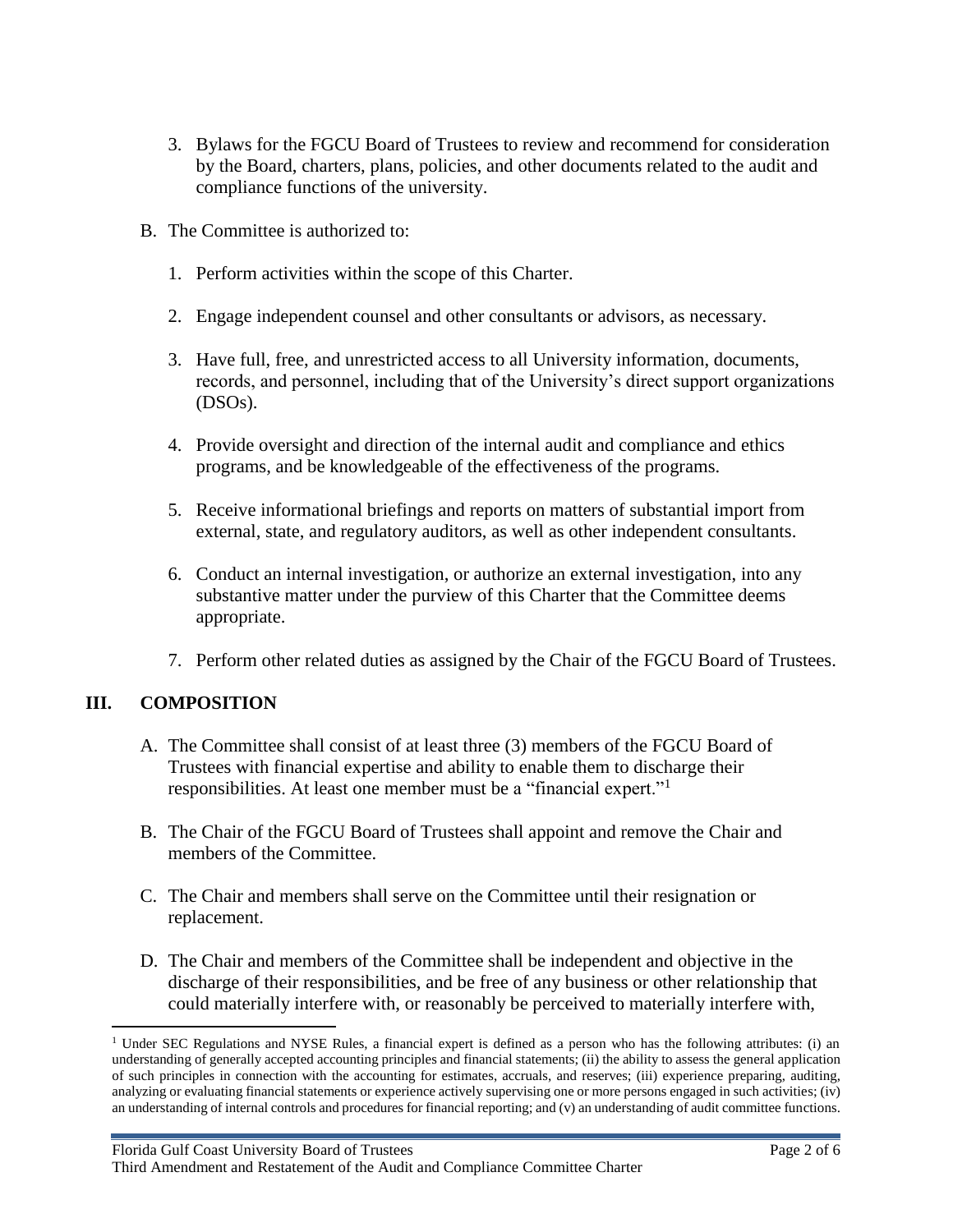the independent exercise of their judgment.

E. The Chair of the FGCU Board of Trustees may not serve as the Chair of the Audit and Compliance Committee.

### **IV. MEETINGS**

- A. A majority of Committee members present at a Committee meeting constitutes quorum for purposes of conducting Committee business.
- B. The Committee will meet at least three times a year, with discretion to convene additional meetings, as necessary. Committee meetings may be conducted by telephone conference call or any other technological means. All Committee members are expected to attend each meeting.
- C. Committee meetings shall be open and noticed to the public in accordance with Article I, Section 24 of the Florida Constitution and the requirements of Chapter 286, Florida Statutes. The mode of delivery of the meetings may be determined and indicated within the notice.
- D. The Committee may invite University employees and external consultants to attend meetings and provide pertinent information, as necessary.
- E. Meetings will be set at the request of the Committee Chair and agendas will be prepared by the Committee Chair, or designee. Such agendas will be provided to Committee members in advance of meetings, along with appropriate briefing materials. Minutes of Committee meetings will be prepared, maintained, and posted.
- F. The Committee may ask members of management or other individuals to provide pertinent information as necessary. In addition, the Committee may request special reports from University or DSO management on topics that may enhance its understanding of its activities and operations.

### **V. RESPONSIBILITIES**

The Committee will, in coordination with the Chief Audit Executive, carry out the following responsibilities, which apply to the financial statements of the University and to those of all direct support organizations (DSOs), and other component units:

#### A. Financial Statements

- 1. Review significant accounting and reporting issues, including complex or unusual transactions and highly judgmental areas, and recent professional and regulatory pronouncements, and understand their impact on the financial statements.
- 2. Review with management and the external auditors the results of the audit, including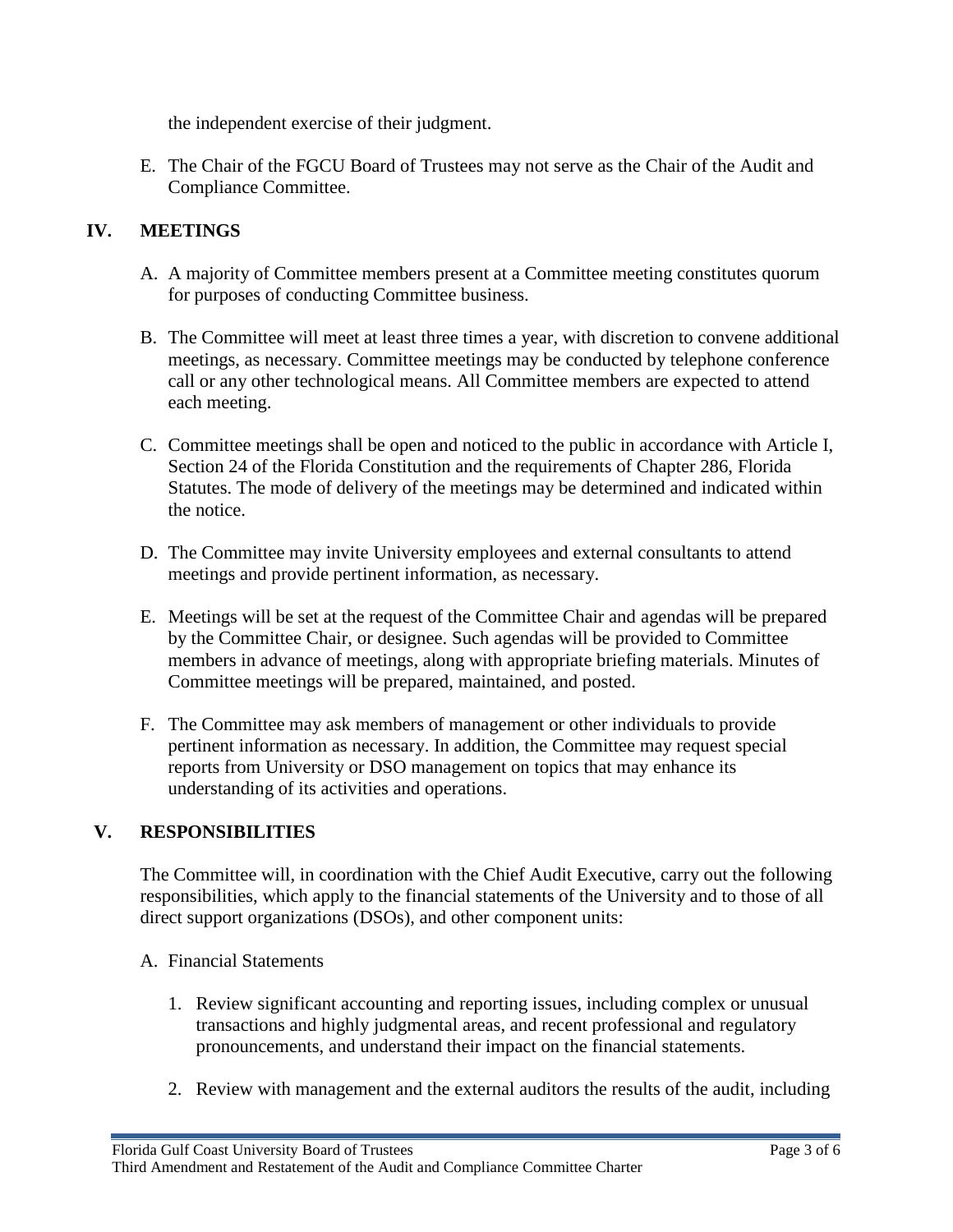any difficulties encountered.

- 3. Review the annual financial statements, and consider whether they are complete, consistent with information known to Committee members, and reflect appropriate accounting principles.
- 4. Review with management and the external auditors all matters required to be communicated to the Committee under Government Auditing Standards.
- B. Internal Controls
	- 1. Consider the effectiveness of the University and its DSOs' internal control environment, including information technology security and control.
	- 2. Understand the scope of internal and external auditors' review of internal control over financial reporting, and obtain reports on significant findings and recommendations, together with management's responses.
- C. Internal Audit
	- 1. Review and recommend approval of the Office of Internal Audit Charter to the FGCU Board of Trustees.
	- 2. Annually review the Office of Internal Audit's functional and administrative reporting for appropriate independence.
	- 3. Annually review, with the Director of Internal Audit, the Audit Work Plan, activities, staffing, and organizational structure of the internal audit function.
	- 4. Review the effectiveness of the internal audit function, including conformance with the International Standards for the Professional Practice of Internal Auditing.
	- 5. The Director of Internal Audit shall meet regularly and in no event less than four times a year either in person or telephonically with the Chair of the Audit and Compliance Committee to review significant matters coming under the purview of the Office of Internal Audit. Other senior members of the administration including the President are welcome to attend any such sessions. The Director of Internal Audit shall also promptly inform the Chair of the Audit and Compliance Committee of any serious matters under the purview of the Office of Internal Audit arising between meetings.
- D. External Audit

Review the external auditors' proposed audit scope and approach, including coordination of effort with internal audit.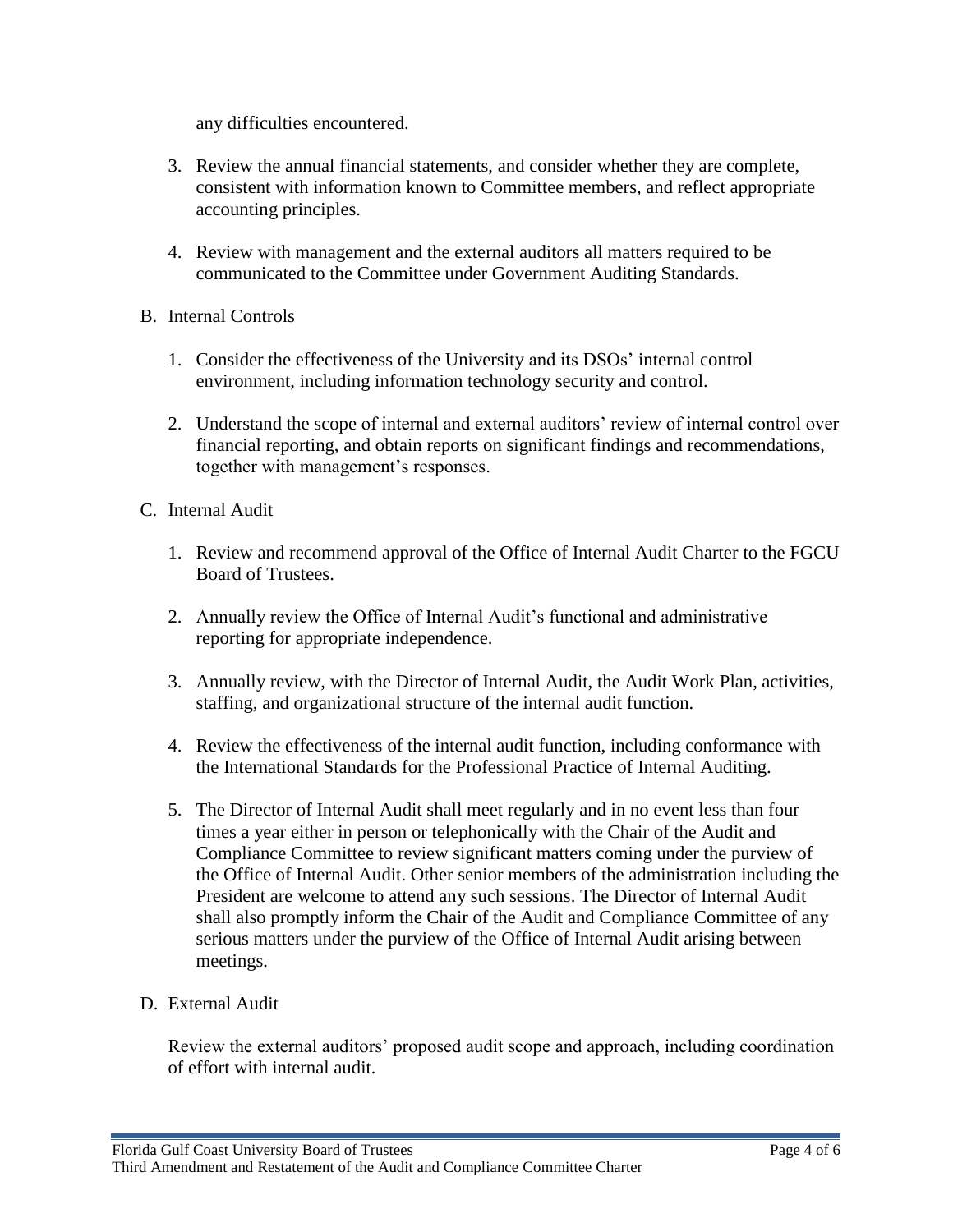### E. Compliance

- 1. Review and recommend approval of the Compliance Office Charter, Program Plan, and annual report to the FGCU Board of Trustees.
- 2. Review the effectiveness of the University's System to monitor compliance with BOG Regulations, as well as federal, state, and university regulations and policies.
- 3. Review the effectiveness of the compliance and ethics program to prevent or detect criminal conduct, unethical behavior, or noncompliance. When such conduct is detected, ensure that the University takes all reasonable steps to prevent further similar misconduct from recurring.
- 4. Ensure that the University has in place and publicizes a mechanism for individuals to report allegations of wrongdoing, and ensure that no individual faces retaliation for reporting a good-faith concern.
- 5. Obtain regular updates regarding compliance matters from the President to the Chair of the Audit and Compliance Committee.
- 6. The Chief Compliance Officer shall meet regularly and in no event less than four times a year either in person or telephonically with the Chair of the Audit and Compliance Committee to review all compliance and ethics-related matters of substantial import and all credible evidence of alleged misconduct, including criminal misconduct. Other senior members of the administration including the President are welcome to attend any such session. The Chief Compliance Officer shall also promptly inform the Chair of the Audit and Compliance Committee of any serious matters under the purview of the Compliance Office arising between meetings.

### F. Reporting

- 1. Provide updates to the FGCU Board of Trustees about Committee activities, issues, and make recommendations on matters that could cause significant financial, legal, reputational, or operational risk to the University or its DSOs.
- 2. Receive a summary of findings from completed internal and external audits and the status of implementing related recommendations.
- 3. Receive a summary of findings from completed reports related to the compliance, ethics, or risk programs.
- 4. Provide an open avenue of communication between internal auditing, the external auditors, and the FGCU Board of Trustees.